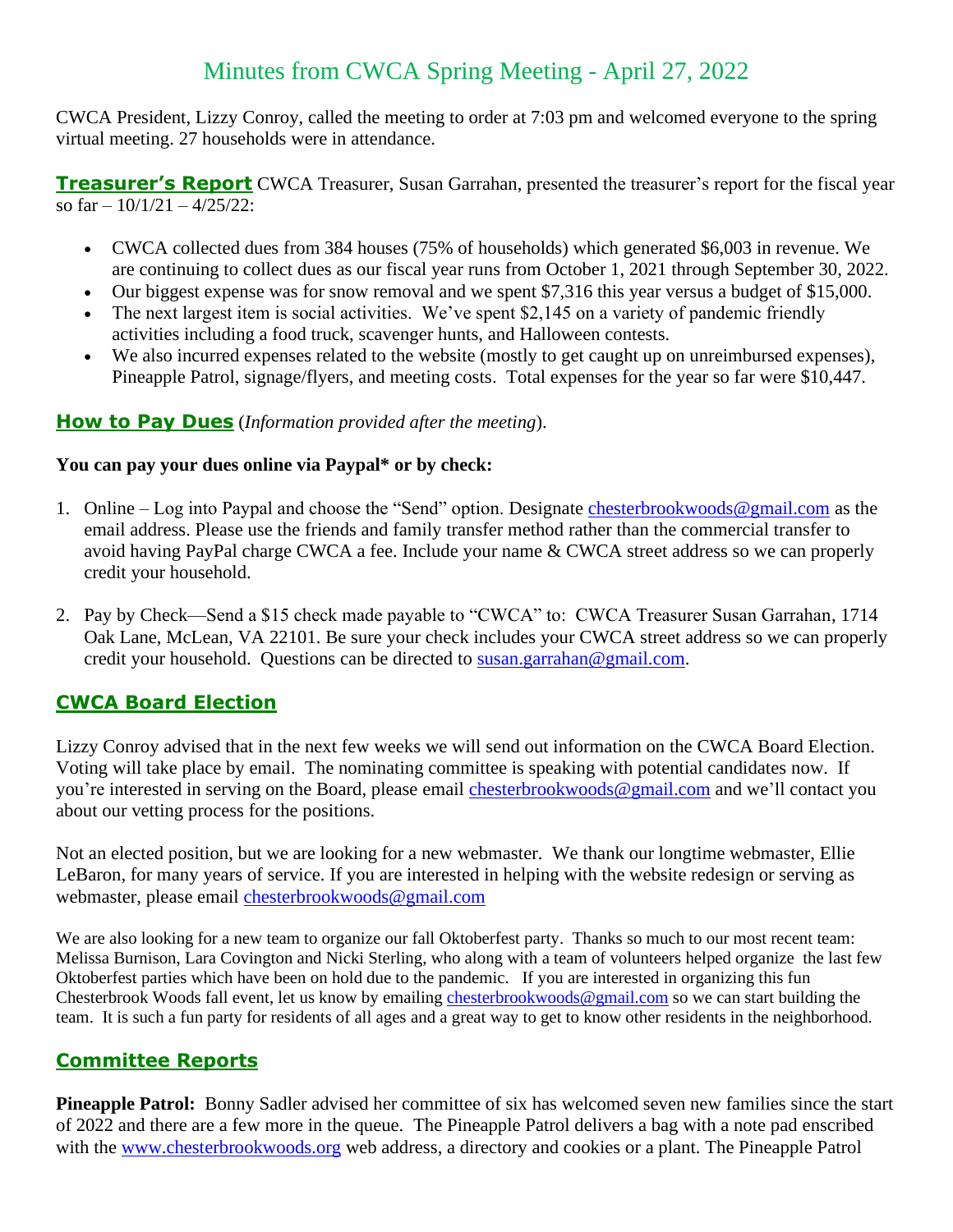gets information on new neighbors from block captains, the CWCA Board and neighbors. Please email [cwcapineapplepatrol@gmail.com](mailto:cwcapineapplepatrol@gmail.com) to join the team or to send them information about new neighbors.

**Snow Removal:** Ed McGrady gave the report. We spent \$7,316 this year for three snow events which required plowing, sanding or application of salt. There were some challenges with the first snow of the year when we were only allocated one plow (due to labor issues created by the pandemic), but clearing was great for the later snow events. Ed advised they worked to improve clearing for James Payne Circle (last year there were issues for Grady Randall). A cul de sac is particularly challenging as parked cars can prevent the plow from being able to navigate the turns. Also, the snow that has been cleared has to be placed somewhere which is more complicated in a cul de sac. Ed noted that CWCA collects dues from our residents to fund this service, however, there is no service difference for someone who has not paid their dues.

Here are a few things residents can do to make the snow removal process work better:

- 1. Communicate with the snow committee via<twitter.com/cwcasnow> or by email [cwcasnow@gmail.com](mailto:cwcasnow@gmail.com) Let the committee know when things aren't working, but don't ask neighbors to pile on with the complaints.
- 2. Move your cars off the street so that the plows have room to maneuver.
- 3. If you have an emergency, call 911. CWCA Snow is not designed to be able to respond to emergencies.
- 4. Don't chase the plows down the street as it is not safe.

Many thanks to Ed McGrady and Steve Sunderhauf who have been managing the snow removal process for many years!

**Security:** Cabell Fooshe provided the security report. He advised we have had very few issues in the neighborhood in recent months, however, there was an incident yesterday where a car ran a stop sign and drove recklessly. The police were contacted. **Please drive carefully through our beautiful neighborhood, obey the stop signs and remember there are pedestrians walking and children playing here.** 

**Environmental Committee:** Elizabeth Ende gave the report. The Environmental Committee promoted the following Earth Day activities 1) Stream Clean-Up of Pimmit Run; the CWCA Ecochallenge; McLean Community Center's Earth Day drive-through event; and Mt Vernon District's 4th Annual Environment Expo.

**County Activities Update:** Supervisor Foust reported that the county has been laser focused for the last two years on dealing with COVID. It was hard from an economic and health perspective. There are 1.2 million people in the Fairfax County Health District and 185,000 cases of COVID with 1,509 deaths as of mid-April. 84% of residents over 18 (approx. 900,000) are vaccinated. The county goal is to encourage all that are eligible to get vaccinated. **Fairfax County reports an uptick in COVID-19 cases so the Fairfax Health District urges continued vigilance.** Vaccines are widely available.If you are eligible for a COVID vaccine or booster, you can make an appointment at a local pharmacy (Safeway, Giant, CVS, Walgreens and others --- some also have walk-in appointments) or you can schedule through [Fairfax County.](https://www.fairfaxcounty.gov/health/novel-coronavirus/vaccine/third-doses)

One time revenue for COVID related costs and recovery was substantial because of support from the federal government. County recurring revenue is better than expected. Real estate assessments went up dramatically (approximately 9% countywide) so the Board of Supervisor's lowered the tax rate from 1.14 to 1.11. If you are 65 or older or disabled and income is less than \$92,000 you may be eligible to seek tax relief. Car values have also risen quite a bit so to provide some relief, the Supervisors have adjusted the property tax to be based on 85% of the assessed value.

The McLean Revitalization Project is continuing. They are working on three circles. The inside circle is the core with retail, restaurants and parks, then there's a buffer area and the periphery area (outer circle) will largely be left alone. The central area is designed to have a sense of community and vibrancy. They are working on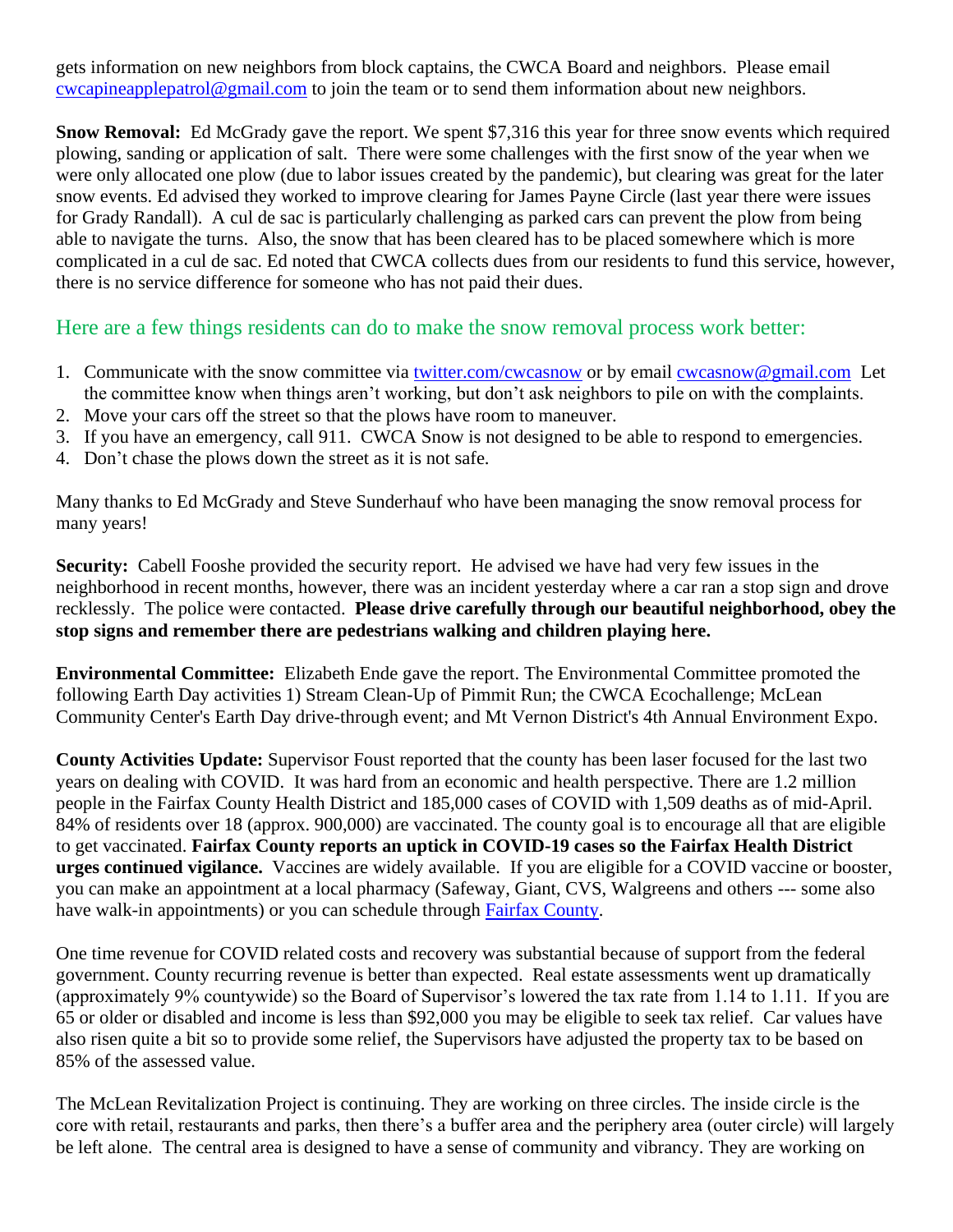design guidelines now. A new grocery store will be built before the Giant Food store is knocked down. The drugstore will stay and they anticipate 14 retail store fronts.

A Lidl grocery store is going in where the International Safeway used to be. There will also be a Matchbox, and Big Buns Eatery. Chain Bridge Sunrise, a 140 person senior living facility is going in where the Old McLean Medical Building was on Chain Bridge Road. There is also a 42 unit condo project going up by the Palladium in the parking lot behind Chipotle.

The upcoming budget will fully fund county employees' merit and COLA raise, public safety (which is important because they are having difficulty recruiting and retaining fire/police/sheriff personnel), and the budget fully funds schools. The budget added almost \$800,000 to deal with natural resources through the park budget.

VDOT and the County have been working on a project to replace the sewer pipe that goes under Chesterbrook at N Albemarle (to help control flooding) with a 54 inch pipe. VDOT has asked the County to look at some additional piping near Quail Hollow, so that needs to happen before the project proceeds. VDOT is also planning to add 5x4 box culverts. The construction is projected to begin in 2024 and likely will take a year to complete.

# **Project Updates**

**Dominion Undergrounding Project** – Ben Jarratt, Oak Lane block captain, reported that for the past two years, Dominion Power has been working with more than 130 of our neighbors concerning four proposed strategic underground projects in Chesterbrook Woods.

Dominion did a 10-year review of our area and identified more than 30 electric power outages that were directly related to the overhead equipment on our streets that could be avoided with this initiative. The purpose is to help stabilize our power grid, so Dominion can respond more quickly to future outages.

The four projects are currently "on hold" since Dominion needs to obtain easements from these property owners in order to transition the existing overhead electric distribution lines to underground lines. The four proposed projects include: 1) Crestwood Lane, Oakdale Road, Woodley Road & that section of Forest Lane; 2) Dahlia Court, Calla Drive & that section of Forest Lane; 3) Copley Lane; 4) and Oak Lane. Dominion finished the underground project for about 25 property owners on Chesterbrook Road at Woodman Drive in 2021; neighbors can drive-by to see those results.

CWCA has arranged for a Zoom meeting with Dominion Power on May  $24<sup>th</sup>$  at 7 pm. The purpose is to help educate our neighbors about this initiative. CWCA will provide zoom instructions later in the month.

#### **Sidewalk Segments on Kirby/Chesterbrook Road** – Elizabeth Ende gave a report.

Fairfax County Department of Transportation (FCDOT) is completing construction on the Kirby Road sidewalk project that extends from Franklin to Chesterbrook School. It is expected to be completed this summer.

The Kirby Road sidewalk project that extends from Chesterbrook Road to Mori is scheduled to begin utility relocation late 2022 with project completion by late 2023.

FCDOT has combined the three remaining Chesterbrook Road sidewalk segments which run from Maddux Lane to N 41<sup>st</sup> Street. When the design is 90% complete, FCDOT will hold a virtual community meeting – expected for November/December 2022. FCDOT expects to begin land acquisition starting summer 2023 and expects to begin utility relocation in early 2024 with sidewalk construction to be completed in 2025.